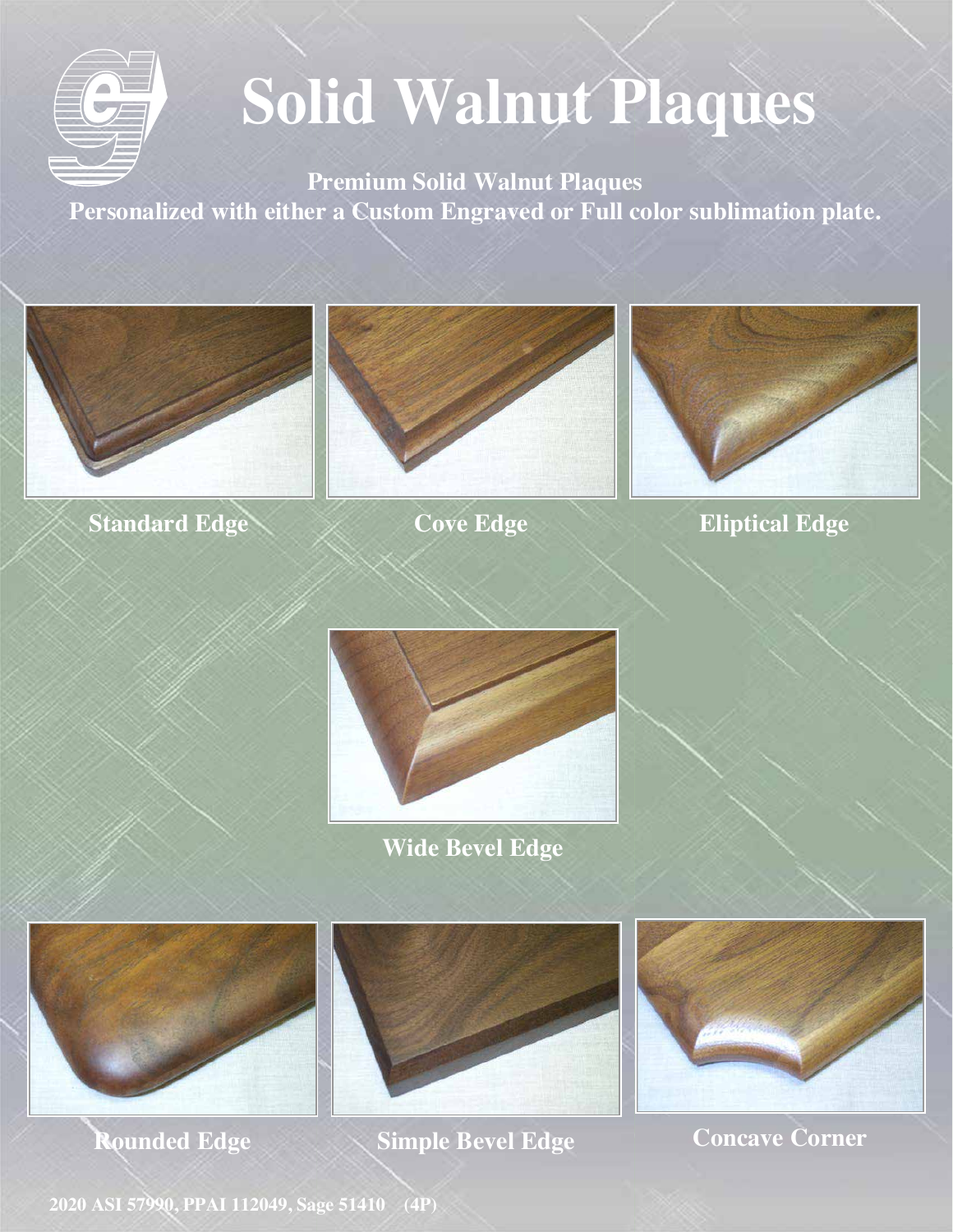

**Premium Solid Walnut Plaques Personalized with either a Custom Engraved or Full color sublimation plate.**

**There solid walnut wood with these classic plaques: The standard plaque edge styles is a classic ogee edged. Various other edge styles are Simple Bevel, Cove, Eliptical, Rounded Concave and others are available upon request.** 

**Size(s): 4 1/8 x 6, 5 x 7, 6 x 8, 7 x 9, 8 x 10, 9 x 12, 10 1/2 x 13, 12 x 15. Larger sizes are available upon request.**

**Imprint area is typcially 1.5" less than the plaque size.** 

#### **Imprint methods:**

**Citation® Electronic Engraving is a unique method that scans artwork and engraves an exact replica into Brass and Aluminum materials. Produces an impressive engraving. A rich look is Satin Brass plate with the engraving blackened. See the full list of engraving materials page.**

**Full Color Sublimation provides the added feature of Full Color imprinting. Base materials are Brushed Silver Aluminum, Brushed Gold Aluminum and White Aluminum. Corporate logos, full color photos are easy part of plaque.** 

**Direct Laser Etching is an impressive plaque. Laser etching typically results in a dark brown or black. Optional features are available like gold highlights are available upon request.**

| <b>Plaque Size</b>                           | $1-5$    | $6-24$   | 25-99    | 100&UP   |
|----------------------------------------------|----------|----------|----------|----------|
| $\frac{1}{4\sqrt{2}} \times 6^{\frac{x}{4}}$ | \$25.50  | \$23.50  | \$22.50  | \$21.00  |
| $5x7^{x}$                                    | \$33.50  | \$32.00  | \$30.50  | \$29.50  |
| $6x8^{x}$                                    | \$39.50  | \$37.50  | \$36.00  | \$34.50  |
| $7x9^{x}\%$                                  | \$49.00  | \$46.50  | \$44.00  | \$41.00  |
| $\sqrt{8x10^{-x^{3/4}}}$                     | \$62.00  | \$59.50  | \$56.50  | \$54.00  |
| $9x12^{x}$                                   | \$82.50  | \$80.00  | \$77.50  | \$74.50  |
| $\sqrt{11} \times \sqrt{13}$ x 34            | \$109.50 | \$105.50 | \$101.50 | \$98.00  |
| $12x15^{x}$                                  | \$142.50 | \$133.00 | \$127.50 | \$120.00 |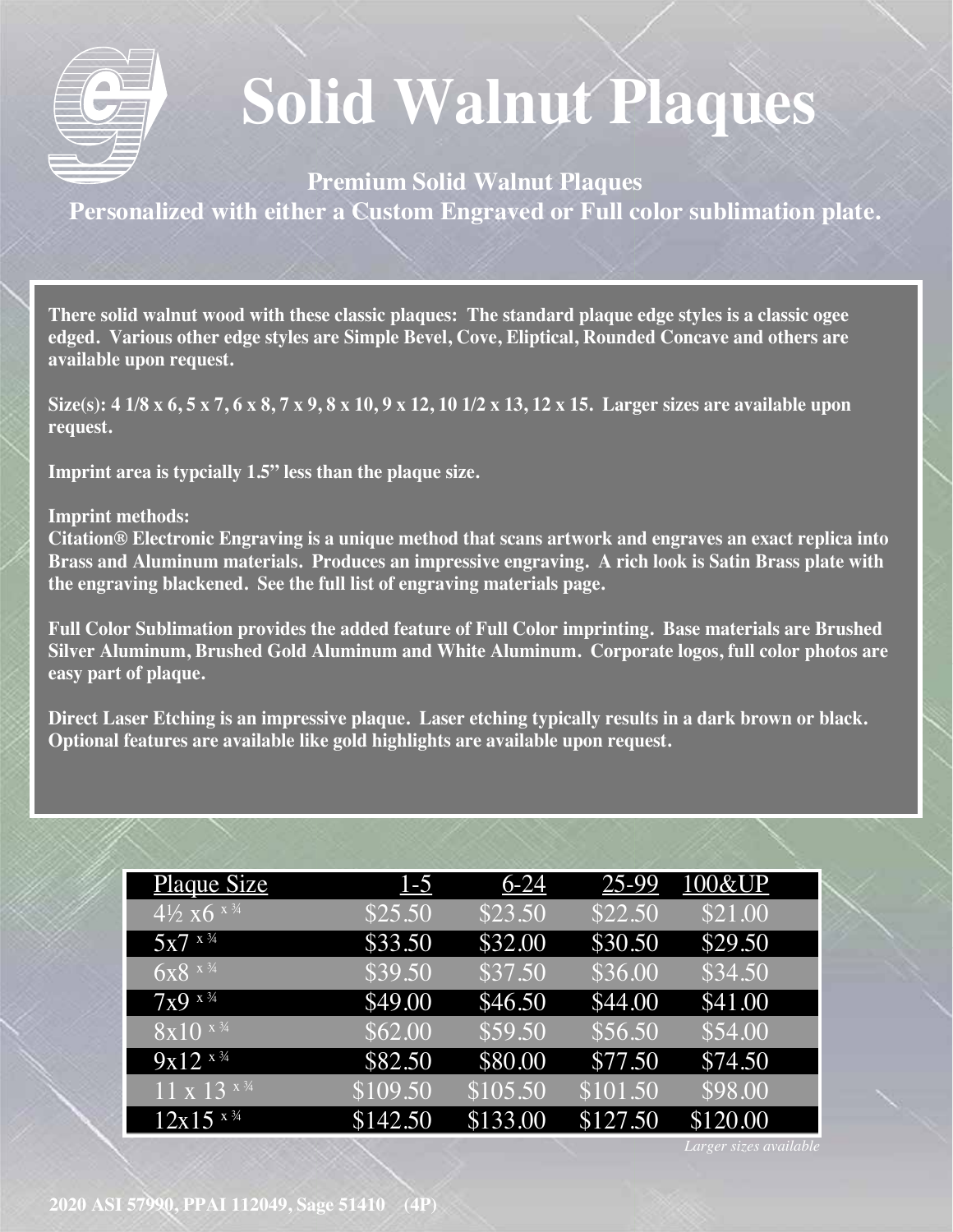

**Premium Solid Walnut Plaques Personalized with either a Custom Engraved or Full color sublimation plate.**



Laser Etched plaque with optional Gold accents.  $\overline{\text{SW11x13}}$ 

**PHILIPS** A **MANAGEMENT AWARD** OF EXCELLENCE

**JOANNE STACK OYEN** 

In recognition of your outstanding performance in Cleveland CT for the planning and implementation of SAP

Laser Etched plaque with multiple optional plates in Brushed aluminum SW 9x12

 $AA$ 

CONTINEN

INTERNATIONAL CONVENTION

August 2006

**PRAGUE \*Czech Out The Magic\*** 

Mandeep Singh Pujji

In appreciation of your

exceptional accomplishments



Laser Etched SW 8x10

> Laser Etched SW 9x12

Laser Etched plaque with optional Gold Highlights and Brass Engraved Plate SW 9x12



**2020 ASI 57990, PPAI 112049, Sage 51410 (4P)**